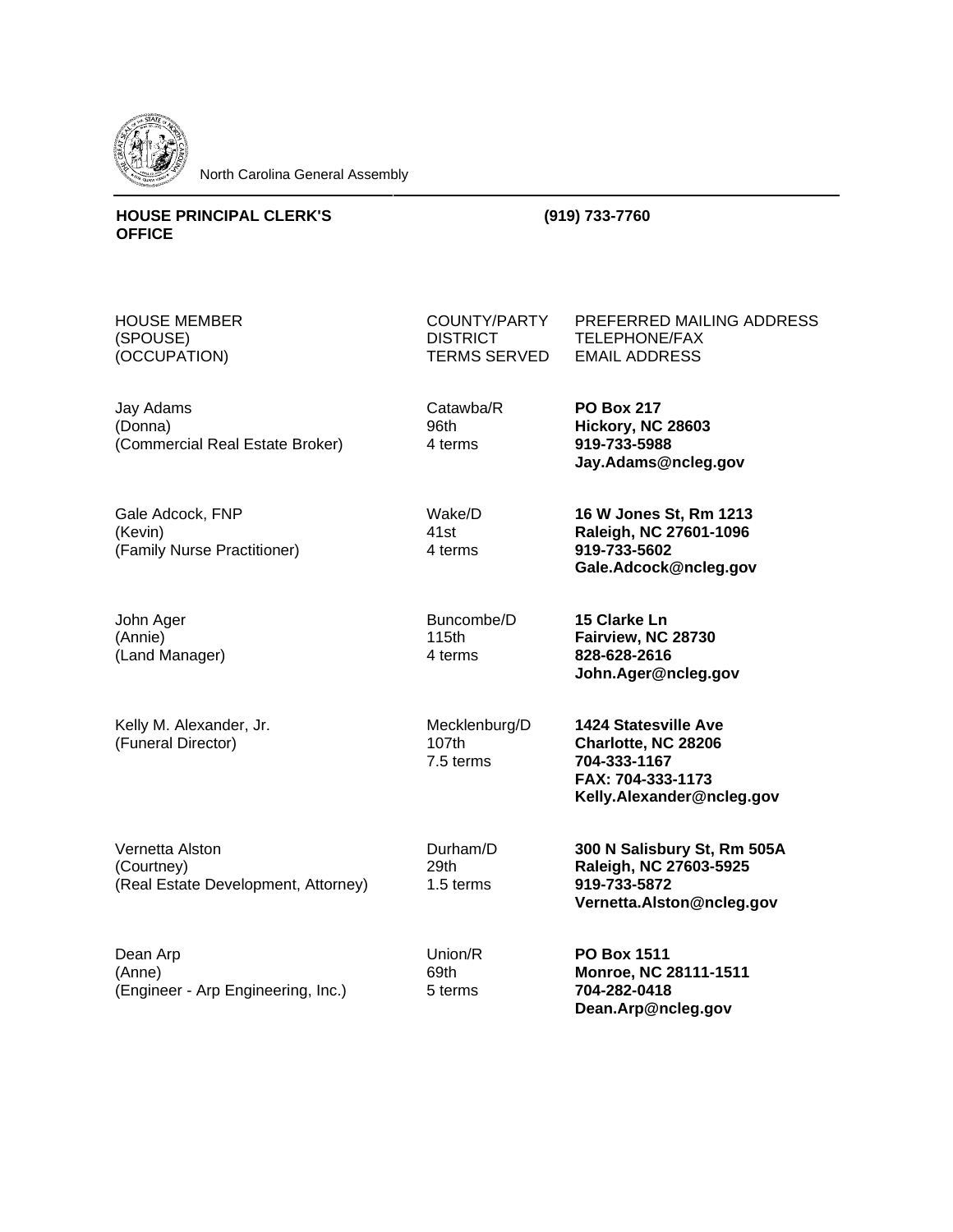John Autry (Rebecca) (Freelance Media Production)

Amber M. Baker (Educator)

Kristin Baker, M.D. (Scott) (Physician)

Cynthia Ball (David E. Aspnes) (Mediator)

Mary Belk (Ralph) (Partner - New River Retreat Properties LLC)

John R. Bell, IV (Kelli) (RISE Capital)

Hugh Blackwell (Ann) (Attorney)

James L. Boles, Jr. (Owner and President - Boles Funeral Home and Crematory, Inc.)

John R. Bradford, III (Shea) (CEO, PetScreening, Inc.) Mecklenburg/D 100th 3 terms

72nd 1 term **PO Box 189113 Charlotte, NC 28218 980-288-5241 John.Autry@ncleg.gov**

**16 W Jones St, Rm 1004 Raleigh, NC 27601-1096**

**Cynthia.Ball@ncleg.gov**

**Mary.Belk@ncleg.gov**

**300 N Salisbury St, Rm 301F Raleigh, NC 27603-5925**

**321 Mountain View Ave SE**

**Hugh.Blackwell@ncleg.gov**

**425 W Pennsylvania Ave Southern Pines, NC 28387**

**Valdese, NC 28690 919-733-5805**

Forsyth/D **16 W Jones St, Rm 1006 Raleigh, NC 27601-1096 919-733-5829 Amber.Baker@ncleg.gov**

**919-733-5860**

**PO Box 33115 Charlotte, NC 28233 980-579-2800**

**919-715-3017 FAX: 919-754-3312 John.Bell@ncleg.gov**

Cabarrus/R 82nd 1.5 terms **300 N Salisbury St, Rm 306A3 Raleigh, NC 27603-5925 919-733-5861 Kristin.Baker@ncleg.gov**

Wake/D 49th 3 terms

Mecklenburg/D 88th 3 terms

Wayne/R 10th 5 terms

Burke/R 86th 7 terms

52nd

Moore/R

7 terms

**910-692-6262 FAX: 910-692-8171**

**Jamie.Boles@ncleg.gov**

Mecklenburg/R 98th 3 terms **300 N Salisbury St, Rm 530 Raleigh, NC 27603-5925 919-733-5828 John.Bradford@ncleg.gov**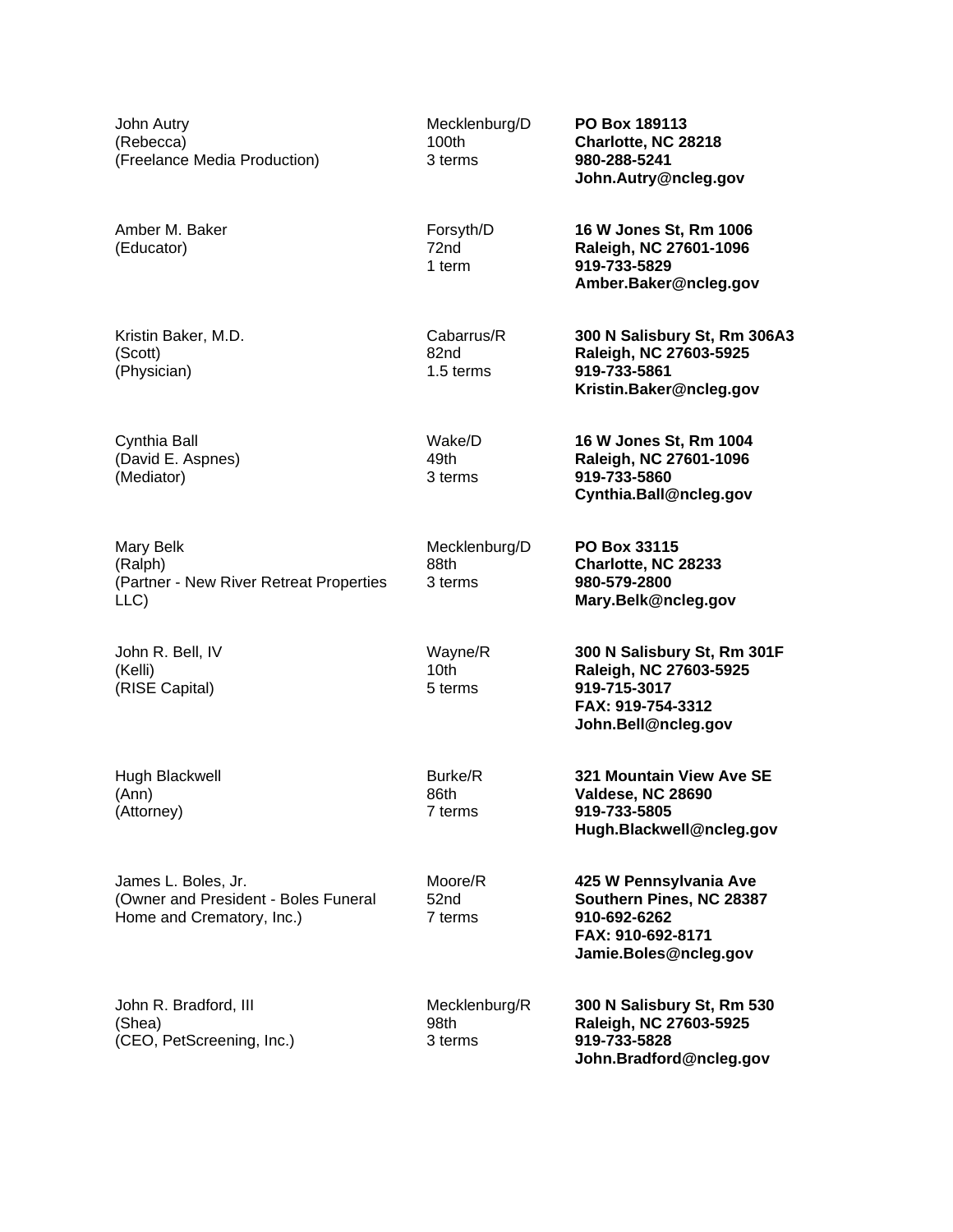| William D. Brisson<br>(Brenda)<br>(Farmer)                                | Bladen/R<br>22nd<br>8 terms                    | <b>PO Box 531</b><br><b>Dublin, NC 28332</b><br>910-862-7007<br>FAX: 910-862-3310<br>William.Brisson@ncleg.gov |
|---------------------------------------------------------------------------|------------------------------------------------|----------------------------------------------------------------------------------------------------------------|
| Cecil Brockman<br>(Legislator)                                            | Guilford/D<br>60th<br>4 terms                  | 1166 Roberts Ln<br>High Point, NC 27260<br>919-733-5825<br>Cecil.Brockman@ncleg.gov                            |
| Mark Brody<br>(Lisa)<br>(Contractor)                                      | Union/R<br>55th<br>5 terms                     | 5315 Rocky River Rd<br><b>Monroe, NC 28112</b><br>704-965-6585<br>Mark.Brody@ncleg.gov                         |
| Terry M. Brown, Jr.<br>(Arielle)<br>(Attorney)                            | Mecklenburg/D<br>92nd<br>1 term                | 300 N Salisbury St, Rm 602<br>Raleigh, NC 27603-5925<br>919-733-5654<br>Terry.Brown@ncleg.gov                  |
| Allen Buansi<br>(Sarah Kowitt)<br>(Attorney)                              | Orange/D<br>56th<br>.5 terms                   | 300 N Salisbury St, Rm 503<br>Raleigh, NC 27603-5925<br>919-733-7208<br>Allen.Buansi@ncleg.gov                 |
| Deb Butler<br>(Attorney)                                                  | New Hanover/D<br>18th<br>2.5 terms             | 16 W Jones St, Rm 1015<br>Raleigh, NC 27601-1096<br>919-733-5754<br>FAX: 910-795-2490<br>Deb.Butler@ncleg.gov  |
| <b>Becky Carney</b><br>(Gene)<br>(Legislator, Former County Commissioner) | Mecklenburg/D<br>102 <sub>nd</sub><br>10 terms | PO Box 32873<br>Charlotte, NC 28232<br>919-733-5827<br>Becky.Carney@ncleg.gov                                  |
| Mike Clampitt<br>(Retired Fire Captain - Charlotte Fire<br>Department)    | Swain/R<br>119th<br>2 terms                    | <b>PO Box 386</b><br>Bryson City, NC 28713<br>828-736-6222<br>Mike.Clampitt@ncleg.gov                          |
| <b>Ashton Wheeler Clemmons</b><br>(Bryan)<br>(Educator)                   | Guilford/D<br>57th<br>2 terms                  | 1607 Beechtree Rd<br>Greensboro, NC 27408<br>919-733-5781<br>Ashton.Clemmons@ncleg.gov                         |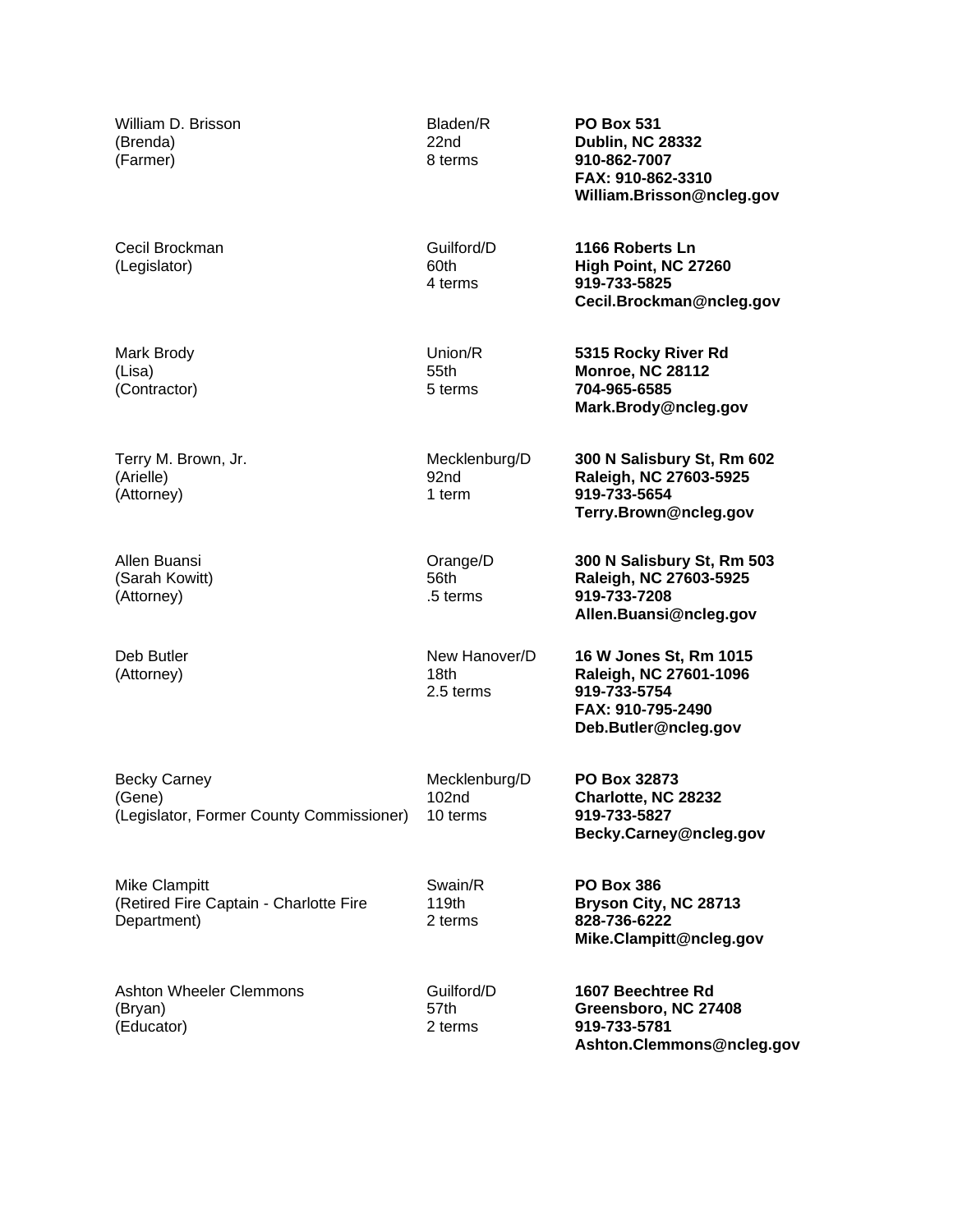| George G. Cleveland<br>(Retired)                      | Onslow/R<br>14th<br>9 terms                    | 224 Campbell Place<br>Jacksonville, NC 28546<br>910-346-3866<br><b>FAX: Same</b><br>George.Cleveland@ncleg.gov        |
|-------------------------------------------------------|------------------------------------------------|-----------------------------------------------------------------------------------------------------------------------|
| Linda Cooper-Suggs<br>(Retired Educator)              | Wilson/D<br>24th<br>1.5 terms                  | 16 W Jones St, Rm 1220<br>Raleigh, NC 27601-1096<br>919-733-5898<br>FAX: 919-754-3216<br>Linda.Cooper-Suggs@ncleg.gov |
| Carla D. Cunningham<br>(Registered Nurse)             | Mecklenburg/D<br>106th<br>5 terms              | 1400 Sansberry Rd<br>Charlotte, NC 28262<br>704-509-2939<br>Carla.Cunningham@ncleg.gov                                |
| Allison A. Dahle<br>(Lou Pounder)<br>(Office Manager) | Wake/D<br>11th<br>2 terms                      | 16 W Jones St, Rm 1325<br>Raleigh, NC 27601-1096<br>919-733-5755<br>Allison.Dahle@ncleg.gov                           |
| Ted Davis, Jr.<br>(Jane)<br>(Attorney)                | New Hanover/R<br>20 <sub>th</sub><br>5.5 terms | <b>PO Box 2535</b><br>Wilmington, NC 28402<br>910-763-6249<br>FAX: 910-762-5175<br>Ted.Davis@ncleg.gov                |
| Jimmy Dixon<br>(Bobby Jean)<br>(Farmer)               | Duplin/R<br>4th<br>6 terms                     | <b>PO Box 222</b><br><b>Warsaw, NC 28398</b><br>910-590-1740<br>Jimmy.Dixon@ncleg.gov                                 |
| Jeffrey Elmore<br>(Teacher)                           | Wilkes/R<br>94th<br>5 terms                    | <b>PO Box 522</b><br>North Wilkesboro, NC 28659<br>919-733-5935<br>Jeffrey.Elmore@ncleg.gov                           |
| <b>Terence Everitt</b><br>(Jennifer)<br>(Attorney)    | Wake/D<br>35th<br>2 terms                      | 16 W Jones St, Rm 1301<br>Raleigh, NC 27601-1096<br>919-715-3010<br>Terence.Everitt@ncleg.gov                         |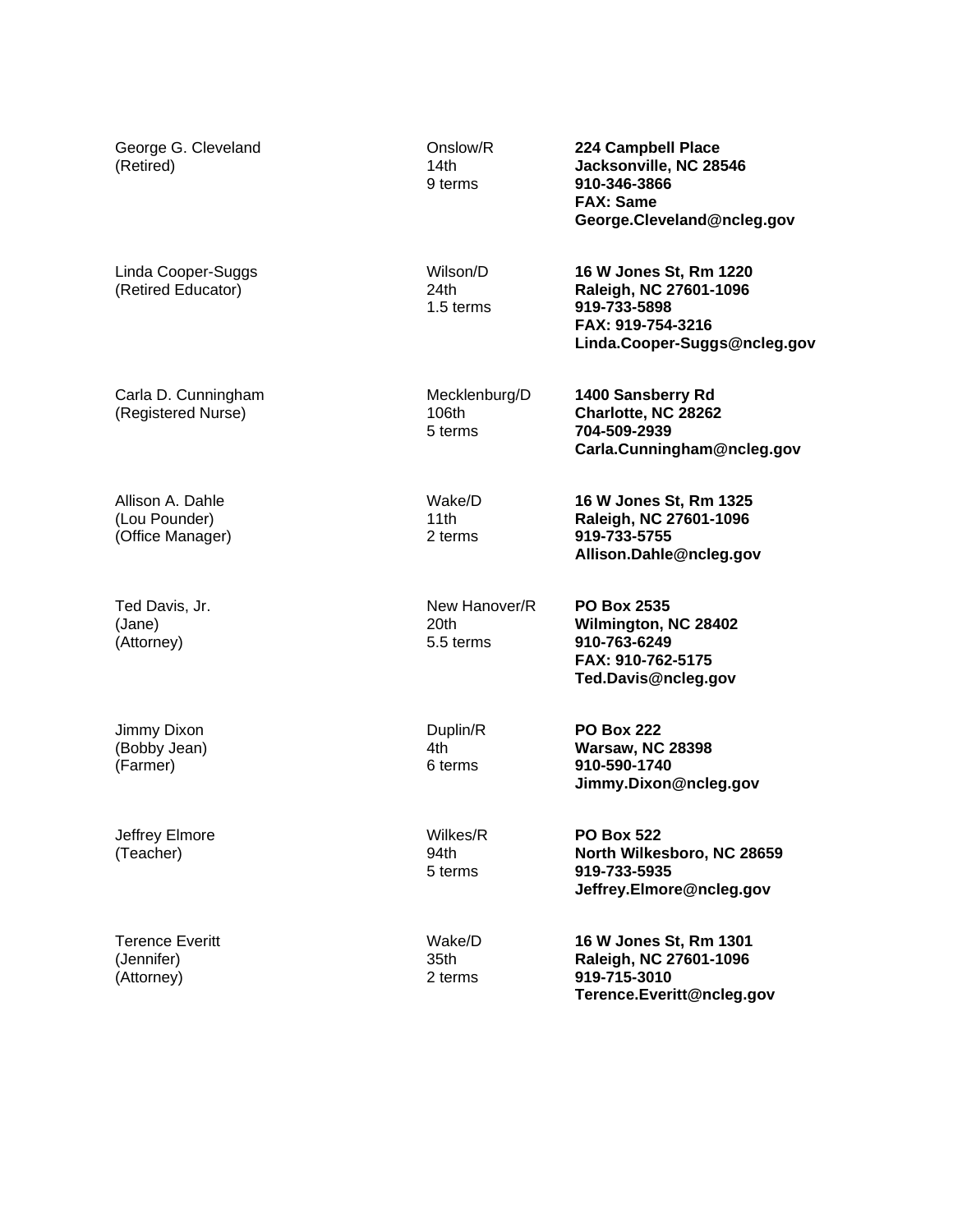| John Faircloth<br>(Real Estate Broker - Owner)                                             | Guilford/R<br>62nd<br>6 terms | 4456 Orchard Knob Ln<br>High Point, NC 27265<br>336-841-4137<br>FAX: 336-889-5316<br>John.Faircloth@ncleg.gov |
|--------------------------------------------------------------------------------------------|-------------------------------|---------------------------------------------------------------------------------------------------------------|
| <b>Brian Farkas</b><br>(Director of Development and Client<br>Relations, JKF Architecture) | Pitt/D<br>9th<br>1 term       | 16 W Jones St, Rm 1421<br>Raleigh, NC 27601-1096<br>919-733-5757<br>Brian.Farkas@ncleg.gov                    |
| James D. Gailliard<br>(Angela)<br>(Pastor, Word Tabernacle Church)                         | Nash/D<br>25th<br>2 terms     | 9121 West Mount Dr<br>Rocky Mount, NC 27803<br>919-733-5802<br>James.Gailliard@ncleg.gov                      |
| Terry E. Garrison<br>(Retired Educator, Realtor)                                           | Vance/D<br>32nd<br>3 terms    | <b>PO Box 551</b><br>Henderson, NC 27536<br>252-492-7761<br>Terry.Garrison@ncleg.gov                          |
| Rosa U. Gill<br>(Jimmie)<br>(Retired Educator, State Employee)                             | Wake/D<br>33rd<br>6.5 terms   | 2408 Foxtrot Rd<br>Raleigh, NC 27610<br>919-821-0425<br>Rosa.Gill@ncleg.gov                                   |
| Karl E. Gillespie<br>(Janet)<br>(Communications Contractor/Farmer)                         | Macon/R<br>120th<br>1 term    | 300 N Salisbury St, Rm 633<br>Raleigh, NC 27603-5925<br>919-733-5859<br>Karl.Gillespie@ncleg.gov              |
| Edward C. Goodwin<br>(Lori)<br>(Retired)                                                   | Chowan/R<br>1st<br>2 terms    | 1015 Macedonia Rd<br>Edenton, NC 27932<br>252-482-8168<br>Edward.Goodwin@ncleg.gov                            |
| <b>Charles Graham</b><br>(Norma)<br>(Business Owner, Retired Educator)                     | Robeson/D<br>47th<br>6 terms  | 479 Bee Gee Rd<br>Lumberton, NC 28358<br>910-739-3969<br>Charles.Graham@ncleg.gov                             |
| <b>Dudley Greene</b><br>(Allyson)<br>(Retired Sheriff - McDowell County)                   | McDowell/R<br>85th<br>1 term  | 300 N Salisbury St, Rm 604<br>Raleigh, NC 27603-5925<br>919-733-5862<br>Dudley.Greene@ncleg.gov               |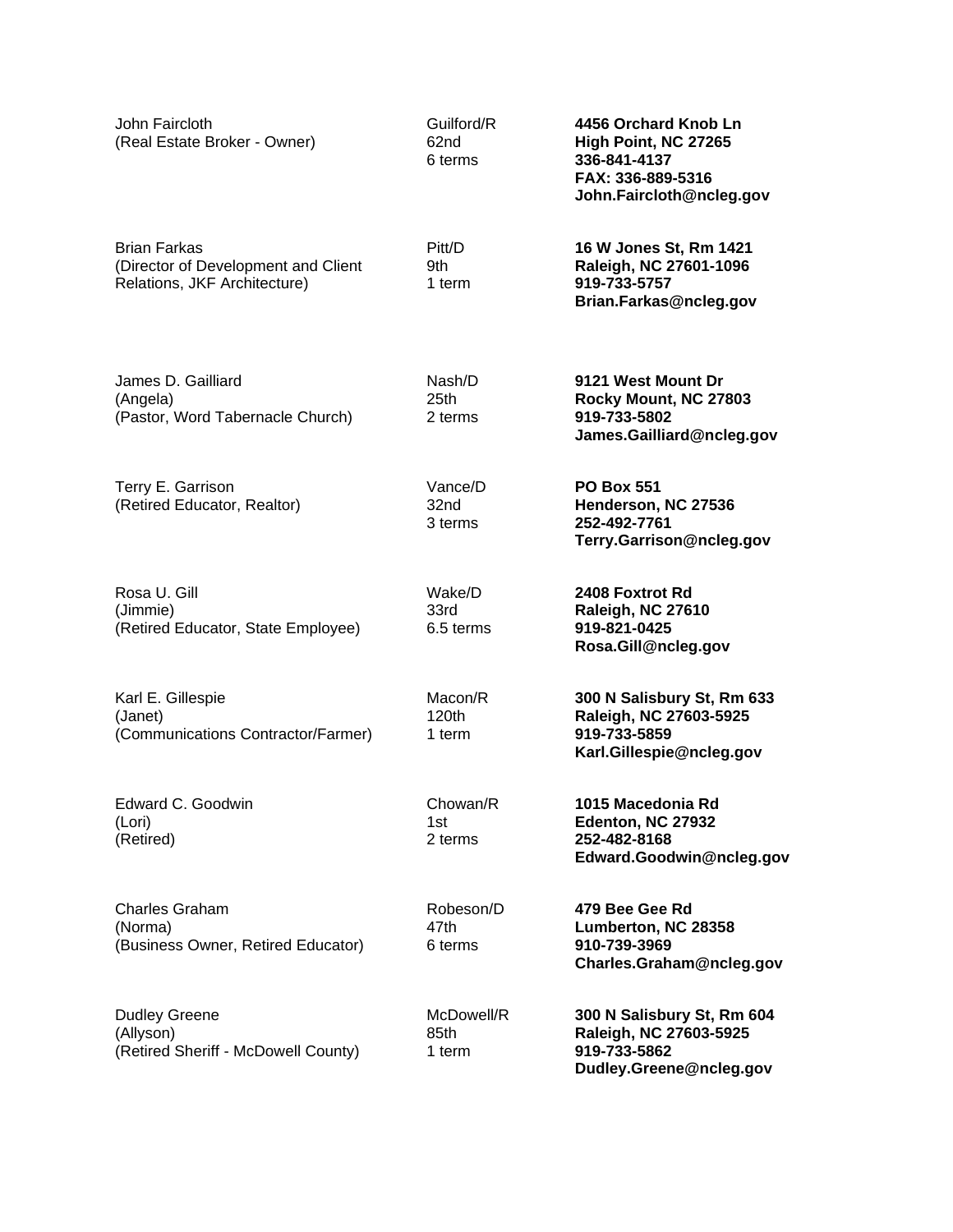| Destin Hall<br>(Attorney)                                     | Caldwell/R<br>87th<br>3 terms     | 606 College Ave SW<br>Lenoir, NC 28645<br>919-733-5931<br>Destin.Hall@ncleg.gov                             |
|---------------------------------------------------------------|-----------------------------------|-------------------------------------------------------------------------------------------------------------|
| Kyle Hall<br>(Realtor)                                        | Stokes/R<br>91st<br>3.5 terms     | <b>PO Box 2024</b><br><b>King, NC 27021</b><br>919-733-5609<br>Kyle.Hall@ncleg.gov                          |
| <b>Bobby Hanig</b><br>(Owner, Hanig Services, Inc)            | Currituck/R<br>6th<br>2 terms     | 102 Orchard Ln<br>Powells Point, NC 27966<br>919-733-5906<br>Bobby.Hanig@ncleg.gov                          |
| Jon Hardister<br>(Marketing)                                  | Guilford/R<br>59th<br>5 terms     | 924 Golf House Rd West<br>Whitsett, NC 27377<br>919-733-5191<br>Jon.Hardister@ncleg.gov                     |
| Wesley Harris, PhD<br>(Economic Consultant)                   | Mecklenburg/D<br>105th<br>2 terms | 3570 Toringdon Way<br>Apt 4026<br>Charlotte, NC 28277<br>919-733-5886<br>Wesley.Harris@ncleg.gov            |
| <b>Pricey Harrison</b><br>(Retired Communications Attorney)   | Guilford/D<br>61st<br>9 terms     | <b>PO Box 9339</b><br>Greensboro, NC 27429-9339<br>336-274-5574<br>Pricey.Harrison@ncleg.gov                |
| Kelly E. Hastings<br>(Dr. Anika Howell Hastings)<br>(Realtor) | Gaston/R<br>110th<br>6 terms      | <b>PO Box 488</b><br>Cherryville, NC 28021<br>704-473-3468<br>FAX: 704-802-4237<br>Kelly.Hastings@ncleg.gov |
| <b>Zack Hawkins</b><br>(Tracey)                               | Durham/D<br>31st<br>2 terms       | <b>PO Box 829</b><br><b>Durham, NC 27702</b><br>919-715-2528<br>Zack.Hawkins@ncleg.gov                      |
| Julia C. Howard<br>(Appraiser, Realtor)                       | Davie/R<br>77th<br>17 terms       | 330 S Salisbury St<br>Mocksville, NC 27028<br>336-751-3538<br>FAX: 336-751-7632<br>Julia.Howard@ncleg.gov   |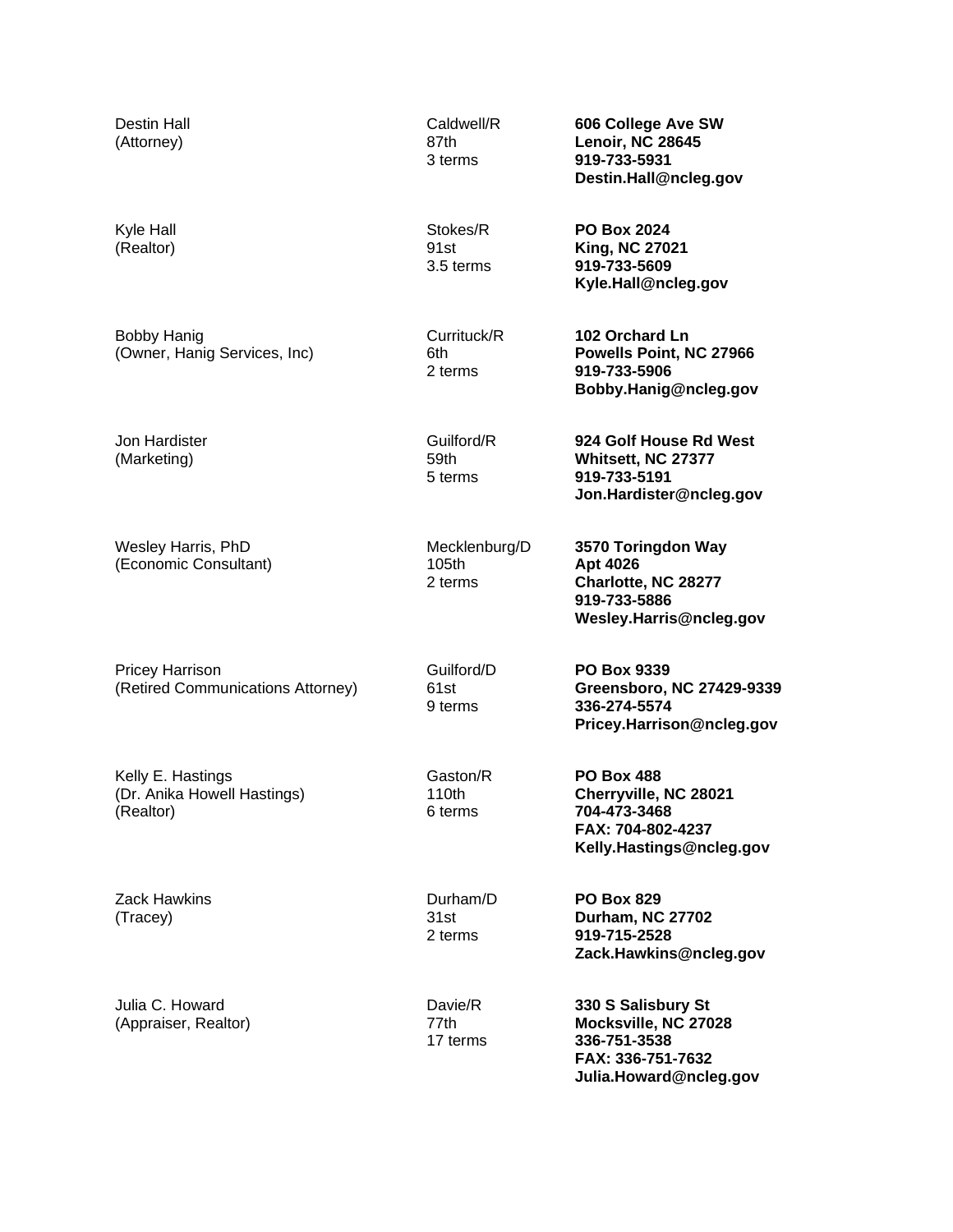| <b>Chris Humphrey</b><br>(Allstate Insurance Agent)                                                                                          | Lenoir/R<br>12 <sub>th</sub><br>2 terms | 300 N Salisbury St, Rm 306B2<br>Raleigh, NC 27603-5925<br>919-733-5995<br>Chris.Humphrey@ncleg.gov     |
|----------------------------------------------------------------------------------------------------------------------------------------------|-----------------------------------------|--------------------------------------------------------------------------------------------------------|
| Rachel Hunt<br>(Olav Nilender)<br>(Owner, Hunt for College, LLC; Co-Owner,<br>Charlotte School Search - educational<br>consulting companies) | Mecklenburg/D<br>103rd<br>2 terms       | 16 W Jones St, Rm 1111<br>Raleigh, NC 27601-1096<br>919-733-5800<br>Rachel.Hunt@ncleg.gov              |
| Howard J. Hunter, III<br>(Lori)<br>(Owner of Hunter's Funeral Home, Inc.)                                                                    | Hertford/D<br>5th<br>4 terms            | <b>PO Box 944</b><br>Ahoskie, NC 27910<br>252-332-3189<br>FAX: 252-332-7580<br>Howard.Hunter@ncleg.gov |
| Pat B. Hurley<br>(Legislator)                                                                                                                | Randolph/R<br>70th<br>8 terms           | 141 Ridgecrest Rd<br>Asheboro, NC 27203<br>336-625-9210<br>Pat.Hurley@ncleg.gov                        |
| <b>Ricky Hurtado</b><br>(Yazmin Garcia Rico)<br>(Educator, Non-Profit Director)                                                              | Alamance/D<br>63rd<br>1 term            | <b>PO Box 593</b><br><b>Mebane, NC 27302</b><br>919-733-5820<br>Ricky.Hurtado@ncleg.gov                |
| <b>Frank Iler</b><br>(Retired)                                                                                                               | Brunswick/R<br>17th<br>6.5 terms        | <b>PO Box 1412</b><br>Shallotte, NC 28459<br>919-301-1450<br>Frank.ller@ncleg.gov                      |
| Joe John<br>(Evelyn)<br>(Legal Consultant, Mediator, Arbitrator)                                                                             | Wake/D<br>40th<br>3 terms               | 11800 Black Horse Run<br>Raleigh, NC 27613<br>919-733-5530<br>Joe.John@ncleg.gov                       |
| Jake Johnson<br>(Real Estate)                                                                                                                | Polk/R<br>113rd<br>1.5 terms            | 300 N Salisbury St, Rm 306B1<br>Raleigh, NC 27603-5925<br>919-715-4466<br>Jake.Johnson@ncleg.gov       |
| Abe Jones<br>(Attorney)                                                                                                                      | Wake/D<br>38th<br>1 term                | 16 W Jones St, Rm 1219<br>Raleigh, NC 27601-1096<br>919-733-5758<br>Abe.Jones@ncleg.gov                |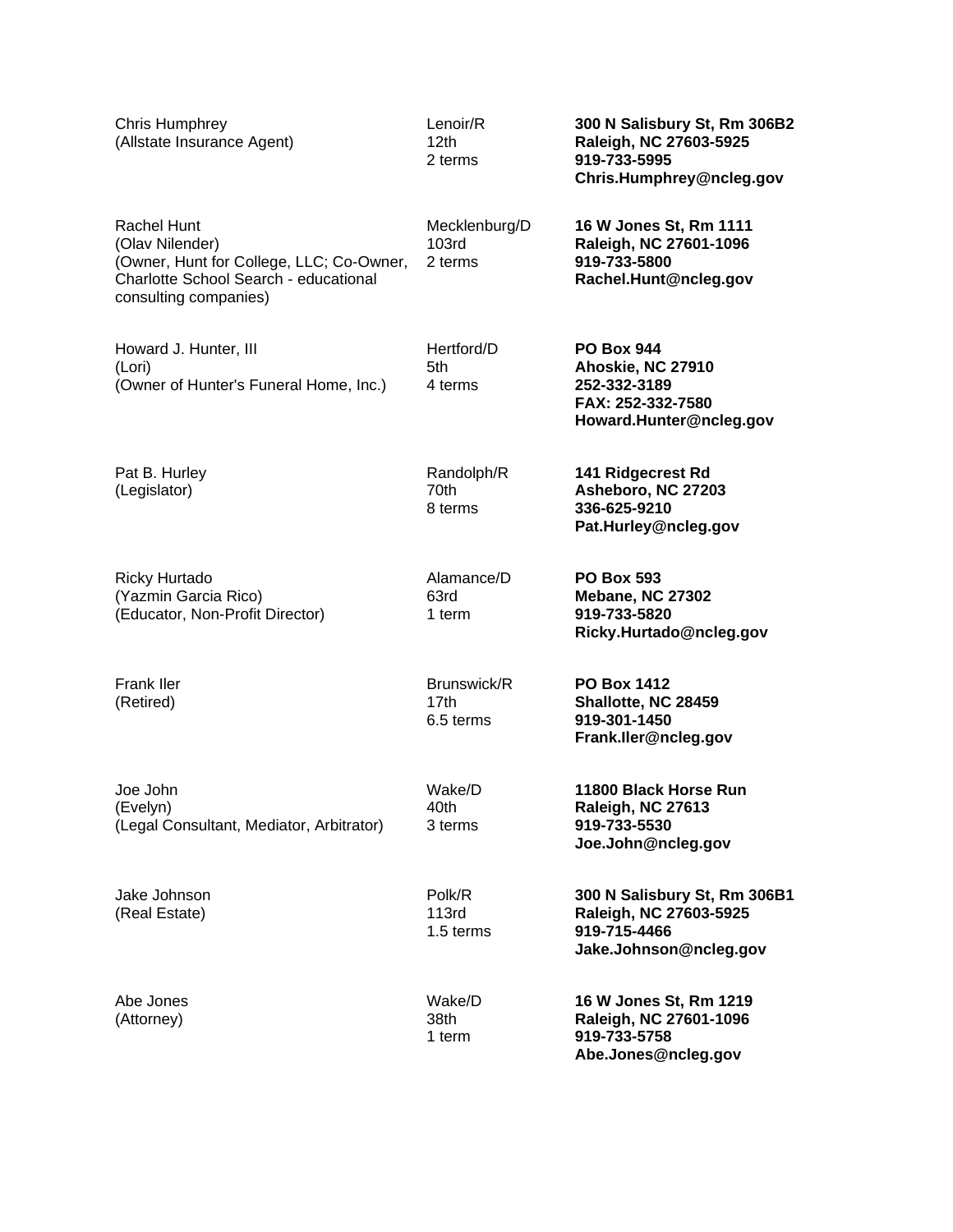Brenden H. Jones (Angela) (Small Business Owner)

Keith Kidwell (Viki) (Enrolled Agent)

Donny Lambeth (Pam) (Consultant)

Donnie Loftis (Deena) (Retired)

Brandon Lofton (Kellie) (Lawyer)

Carolyn G. Logan (Retired)

Marvin W. Lucas (Brenda) (Retired Principal)

Nasif Majeed (Businessman)

Grier Martin (Louise) (Attorney)

Columbus/R 46th 3 terms

Beaufort/R 79th 2 terms

Forsyth/R 75th 5 terms

Gaston/R 109th .5 terms

Mecklenburg/D 104th 2 terms

Mecklenburg/D 101st 2 terms

Cumberland/D 42nd 11 terms

Mecklenburg/D 99th 2 terms

Wake/D 34th 8.5 terms **329 S US Hwy 701 Tabor City, NC 28463 919-733-5821 Brenden.Jones@ncleg.gov**

**53 Elks Rd Chocowinity, NC 27817 919-733-5881 Keith.Kidwell@ncleg.gov**

**4627 S Main St Winston-Salem, NC 27127 919-733-5747 Donny.Lambeth@ncleg.gov**

**300 N Salisbury St, Rm 608 Raleigh, NC 27603-5925 919-733-5809 Donnie.Loftis@ncleg.gov**

**16 W Jones St, Rm 1317 Raleigh, NC 27601-1096 919-715-3009 Brandon.Lofton@ncleg.gov**

**300 N Salisbury St, Rm 603 Raleigh, NC 27603-5925 919-715-2530 Carolyn.Logan@ncleg.gov**

**3318 Hedgemoor Cir Spring Lake, NC 28390 910-497-2733 Marvin.Lucas@ncleg.gov**

**5401 Rupert Ln Charlotte, NC 28215 704-965-1153 Nasif.Majeed@ncleg.gov**

**16 W Jones St, Rm 1023 Raleigh, NC 27601-1096 919-733-5773 FAX: 919-754-3180 Grier.Martin@ncleg.gov**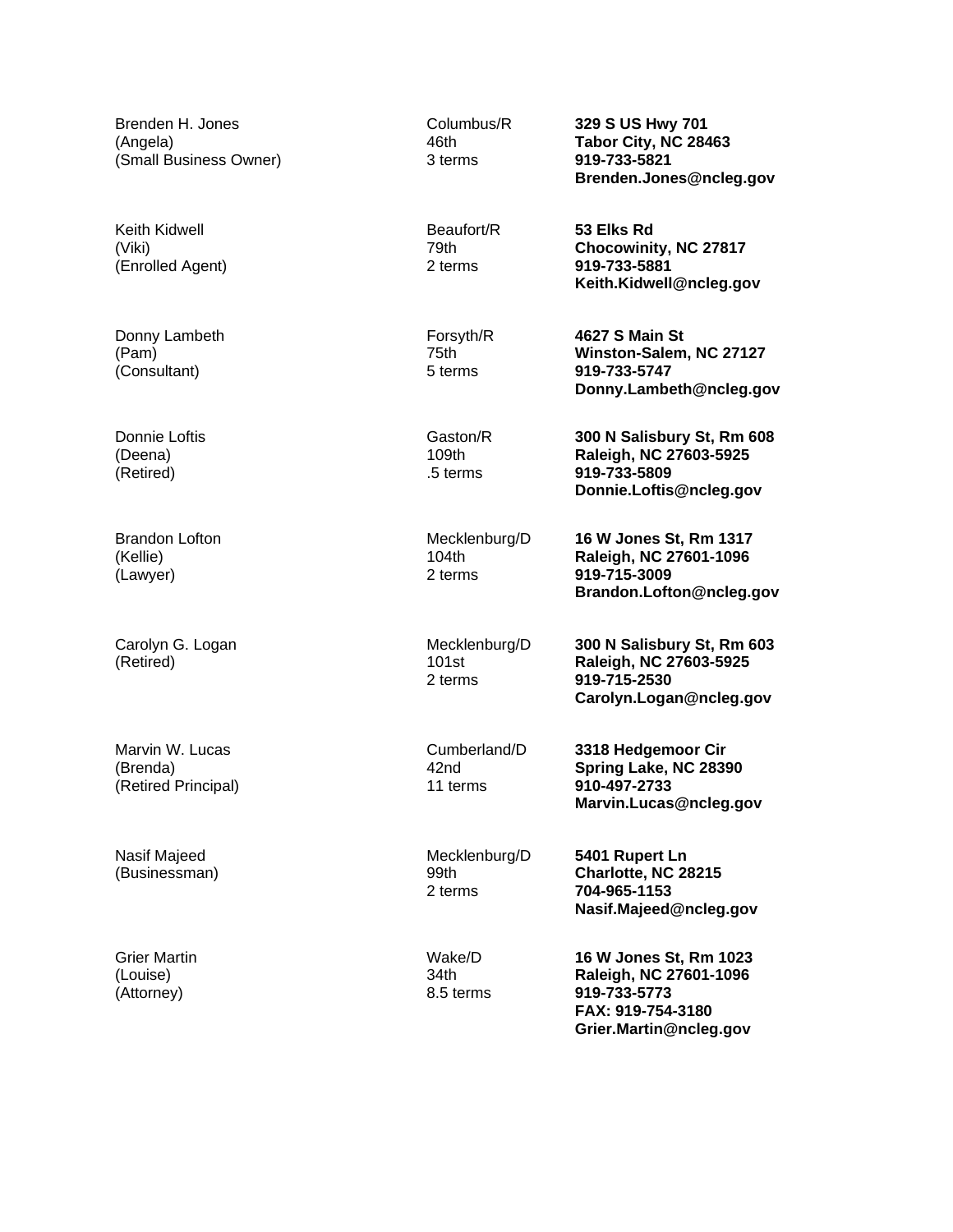Pat McElraft (Roger) (Retired Technical Sales Representative - Microbiology Products Company, Real Estate Broker)

Jeffrey C. McNeely (Cindy) (Owner of G&M Milling)

Allen McNeill (Patricia) (Law Enforcement)

Graig R. Meyer (Jennifer) (Social Worker, Consultant)

Charles W. Miller (Patty) (Chief Deputy - Brunswick County Sheriff's Office) Brunswick/R 19th 1 term

Grey Mills (Jennifer) (Attorney)

Timothy D. Moffitt (Dina) (Management Consultant)

Tim Moore (Attorney)

Marcia Morey (Chief District Court Judge, Retired) Carteret/R 13th 8 terms

Iredell/R 84th 1.5 terms

Randolph/R 78th 5.5 terms

Orange/D 50th 4.5 terms

Iredell/R 95th 3 terms

Henderson/R 117th 3.5 terms

Cleveland/R 111st 10 terms

30th

**PO Box 4477 Emerald Isle, NC 28594 252-342-0693 Pat.McElraft@ncleg.gov**

**191 New Sterling Rd Stony Point, NC 28678 704-872-7494 Jeffrey.McNeely@ncleg.gov**

**4172 NC Hwy 49 S Asheboro, NC 27205 336-302-0263 Allen.McNeill@ncleg.gov**

**PO Box 867 Hillsborough, NC 27278 919-715-3019 Graig.Meyer@ncleg.gov**

**16 W Jones St, Rm 2219 Raleigh, NC 27601-1096 919-733-5830 Charles.Miller@ncleg.gov**

**PO Box 4502 Mooresville, NC 28117 704-664-0863 Grey.Mills@ncleg.gov**

**PO Box 768 Hendersonville, NC 28793 919-733-5956 FAX: 828-651-8558 Tim.Moffitt@ncleg.gov**

**16 W Jones St, Rm 2304 Raleigh, NC 27601-1096 919-733-3451 Tim.Moore@ncleg.gov**

Durham/D 2.5 terms **16 W Jones St, Rm 1109 Raleigh, NC 27601-1096 919-733-7663 Marcia.Morey@ncleg.gov**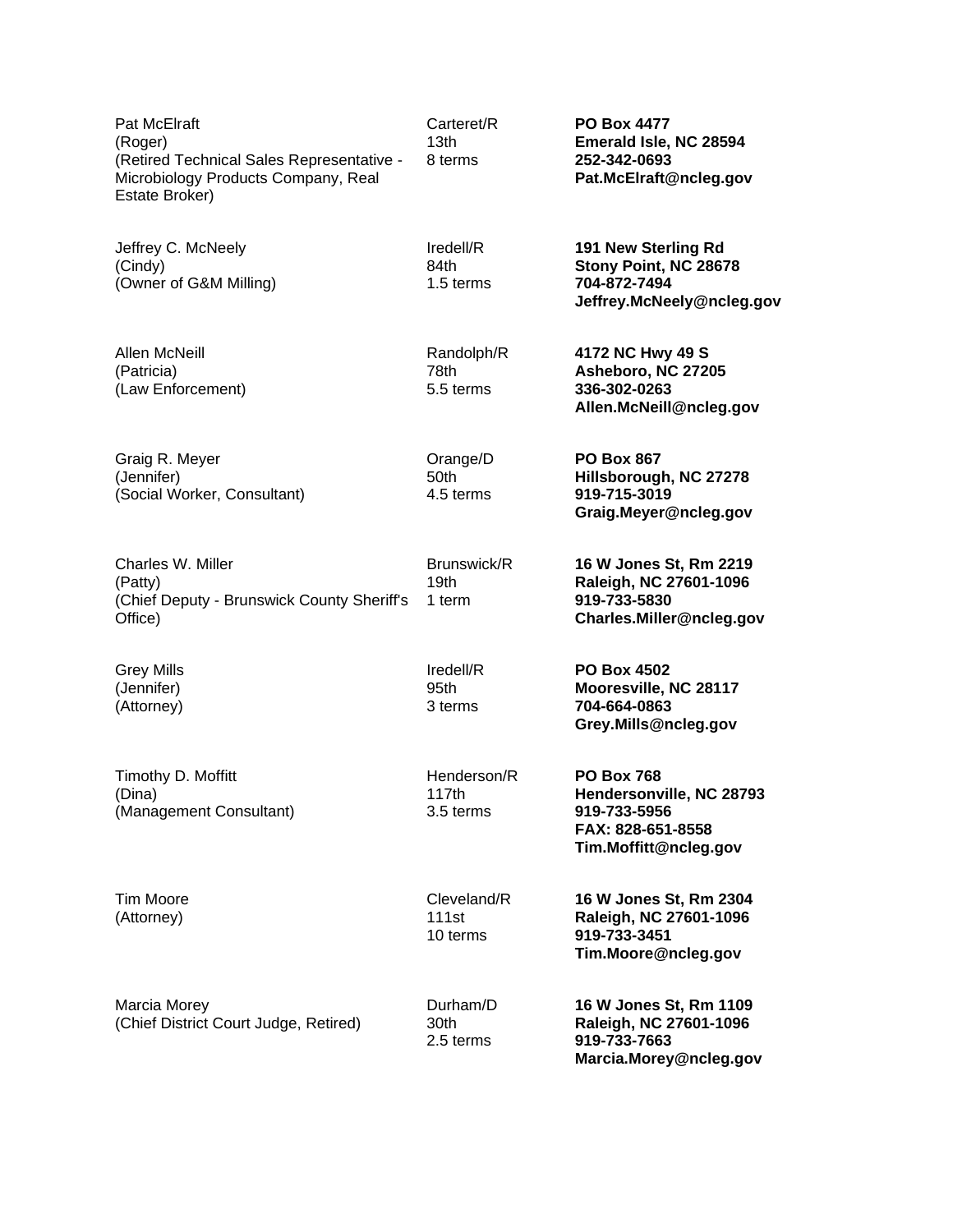Ben T. Moss, Jr. (Amber) (CSX - Engineer) Richmond/R 66th 1 term **300 N Salisbury St, Rm 306C Raleigh, NC 27603-5925 919-733-5823 Ben.Moss@ncleg.gov** Erin Paré (Wayne) (Small Business Owner) Wake/R 37th 1 term **300 N Salisbury St, Rm 531 Raleigh, NC 27603-5925 919-733-2962 Erin.Pare@ncleg.gov** Howard Penny, Jr. (Patricia) (Retired Agribusiness) Harnett/R 53rd 1.5 terms **300 N Salisbury St, Rm 542 Raleigh, NC 27603-5925 919-715-3015 FAX: 919-754-3137 Howard.Penny@ncleg.gov** Ray Pickett (Melissa) (Self-Employed) Watauga/R 93rd 1 term **PO Box 265 Blowing Rock, NC 28605 919-733-7727 Ray.Pickett@ncleg.gov** Garland E. Pierce (Barbara) (Baptist Minister) Scotland/D 48th 9 terms **21981 Buie St Wagram, NC 28396 910-369-2844 FAX: 910-369-2074 Garland.Pierce@ncleg.gov** Larry G. Pittman (Tammy) (Pastor) Cabarrus/R 83rd 5.5 terms **PO Box 5959 Concord, NC 28027 704-782-3528 Larry.Pittman@ncleg.gov** Mark Pless (Becky) Haywood/R 118th 1 term **300 N Salisbury St, Rm 533 Raleigh, NC 27603-5925 919-733-5732 Mark.Pless@ncleg.gov** Larry W. Potts (Carolyn) (Real Estate Investor; Building Contractor) Davidson/R 81st 3 terms **373 Waitman Rd Lexington, NC 27295 919-715-0873 Larry.Potts@ncleg.gov** A. Reece Pyrtle, Jr. (Valerie) (Retired - Police Chief City of Eden) Rockingham/R 65th .5 terms **300 N Salisbury St, Rm 418B Raleigh, NC 27603-5925 919-733-5779 Reece.Pyrtle@ncleg.gov**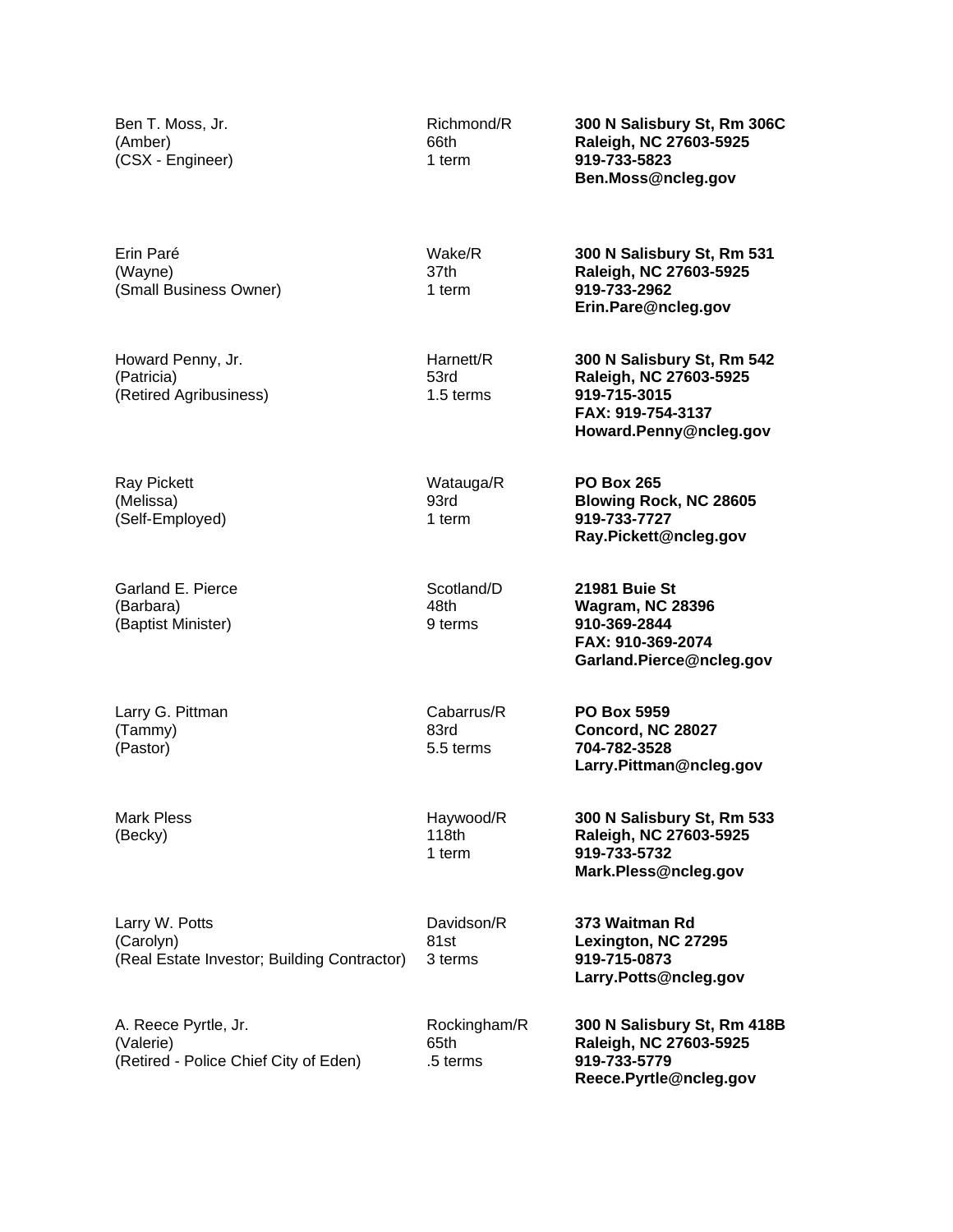Robert T. Reives, II (Cynthia) (Attorney) Chatham/D 54th 4.5 terms **300 N Salisbury St, Rm 506 Raleigh, NC 27603-5925 919-733-0057 Robert.Reives@ncleg.gov** William O. Richardson (Barbara) (Attorney, Business Owner) Cumberland/D 44th 5.5 terms **3694 Glenbarry Pl Fayetteville, NC 28314 910-488-5050 William.Richardson@ncleg.gov** Dennis Riddell (Polly) (Marine Engineer, Educator, Thermographer) Alamance/R 64th 5 terms **6343 Beale Rd Snow Camp, NC 27349 336-222-1303 Dennis.Riddell@ncleg.gov** James Roberson (Sharon) (Sr. Dean and CCO, Western Wake Campus - Wake Technical Community College) Wake/D 39th 1 term **300 N Salisbury St, Rm 511 Raleigh, NC 27603-5925 919-733-5974 James.Roberson@ncleg.gov** David Rogers (Misty) (Attorney) Rutherford/R 112nd 3.5 terms **PO Box 469 Rutherfordton, NC 28139 919-733-5749 David.Rogers@ncleg.gov** Caleb Rudow (Data Scientist) Buncombe/D 114th .5 terms **300 N Salisbury St, Rm 504 Raleigh, NC 27603-5925 919-715-2013 Caleb.Rudow@ncleg.gov** Jason Saine (Kathryn) (Public Relations & Social Media Manager) Lincoln/R 97th 5.5 terms **16 W Jones St, Rm 1326 Raleigh, NC 27601-1096 919-733-5782 FAX: 919-754-3233 Jason.Saine@ncleg.gov** Wayne Sasser (Nancy) (Pharmacist - Medical Pharmacy) Stanly/R 67th 2 terms **29013 Jordan Pond Dr Albemarle, NC 28001 704-982-8003 Wayne.Sasser@ncleg.gov** John Sauls (Mardie) (Minister) Lee/R 51st 5 terms **2609 Wellington Dr Sanford, NC 27330 919-775-8033 John.Sauls@ncleg.gov**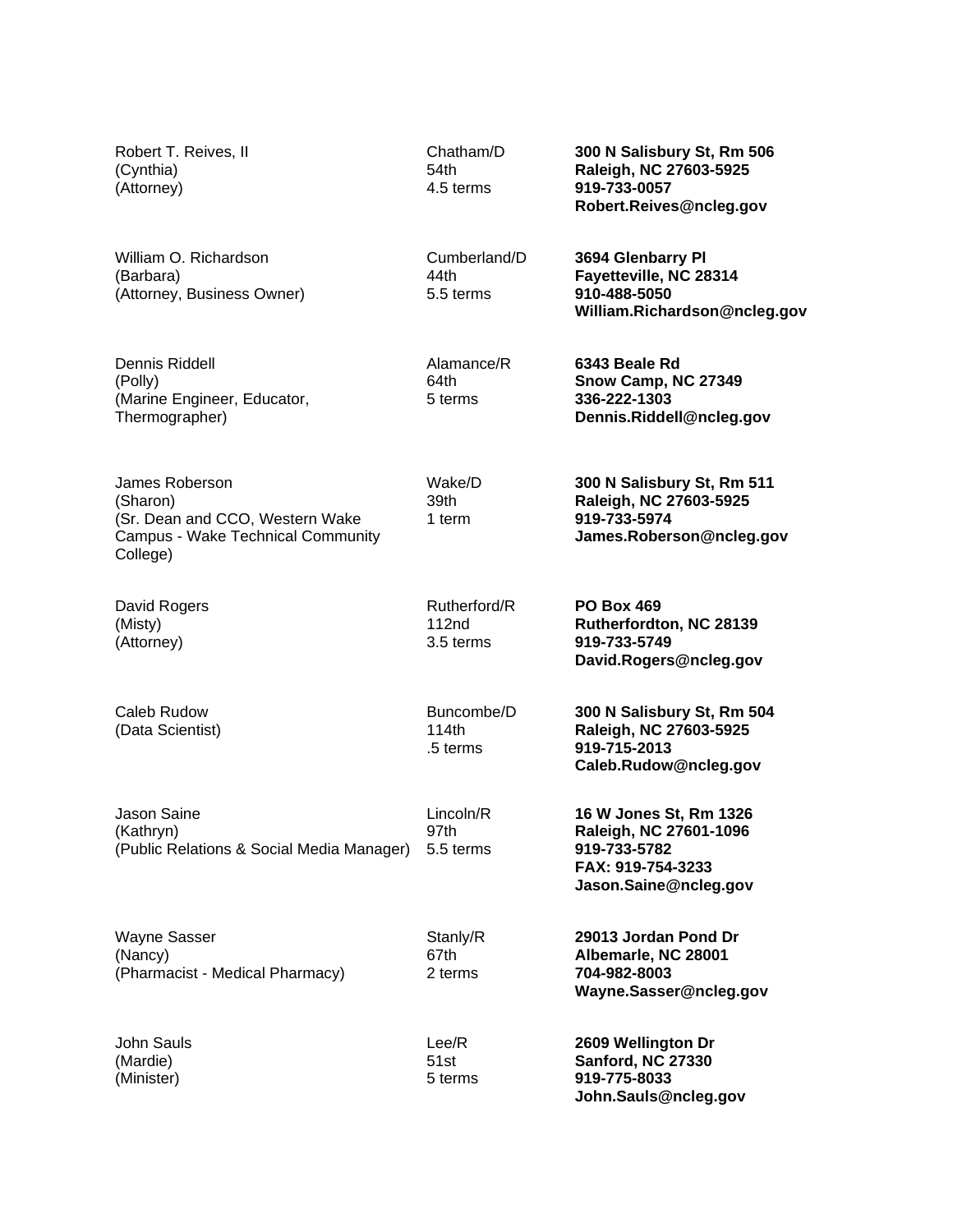| Mitchell S. Setzer<br>(Business Executive - Vice President, Smith 89th<br>Setzer & Sons, Inc.)          | Catawba/R<br>12 terms                   | <b>PO Box 416</b><br>Catawba, NC 28609<br>828-241-3570<br>FAX: 828-241-2382<br>Mitchell.Setzer@ncleg.gov         |
|---------------------------------------------------------------------------------------------------------|-----------------------------------------|------------------------------------------------------------------------------------------------------------------|
| <b>Phil Shepard</b><br>(Retired Civil Service, Minister)                                                | Onslow/R<br>15 <sub>th</sub><br>6 terms | 111 Vernon Shepard Ln<br>Jacksonville, NC 28540<br>910-389-6392<br>FAX: 910-347-4616<br>Phil.Shepard@ncleg.gov   |
| Carson Smith<br>(Jennifer)<br>(Retired Sheriff - Pender County)                                         | Pender/R<br>16th<br>2 terms             | 47 Hidden Bluff Trl<br>Hampstead, NC 28443<br>919-715-9664<br>Carson.Smith@ncleg.gov                             |
| Kandie D. Smith<br>(Training Consultant)                                                                | Pitt/D<br>8th<br>2 terms                | <b>PO Box 1832</b><br>Greenville, NC 27835<br>919-715-3023<br>Kandie.Smith@ncleg.gov                             |
| Raymond E. Smith, Jr.<br>(Cortrina)<br>(Legislator, Former Vice Chairman Board of 2 terms<br>Education) | Wayne/D<br>21st                         | PO Box 10772<br>Goldsboro, NC 27532<br>919-733-5863<br>Raymond.Smith@ncleg.gov                                   |
| <b>Sarah Stevens</b><br>(Edwin Johnson)<br>(Attorney)                                                   | Surry/R<br>90th<br>7 terms              | 2161 Margaret Dr<br>Mt. Airy, NC 27030<br>919-715-1883<br>Sarah.Stevens@ncleg.gov                                |
| Larry C. Strickland<br>(Real Estate Appraiser, Farmer)                                                  | Johnston/R<br>28th<br>3 terms           | <b>PO Box 700</b><br>Pine Level, NC 27568<br>919-733-5849<br>Larry.Strickland@ncleg.gov                          |
| John Szoka<br>(Laurie)<br>(Mortgage Lending)                                                            | Cumberland/R<br>45th<br>5 terms         | 6922 Surrey Rd<br>Fayetteville, NC 28306<br>910-583-2960<br>John.Szoka@ncleg.gov                                 |
| <b>Evelyn Terry</b><br>(Frederick)<br>(Retired)                                                         | Forsyth/D<br>71st<br>5 terms            | 1224 Reynolds Forest Dr<br>Winston-Salem, NC 27107<br>919-733-5777<br><b>FAX: Same</b><br>Evelyn.Terry@ncleg.gov |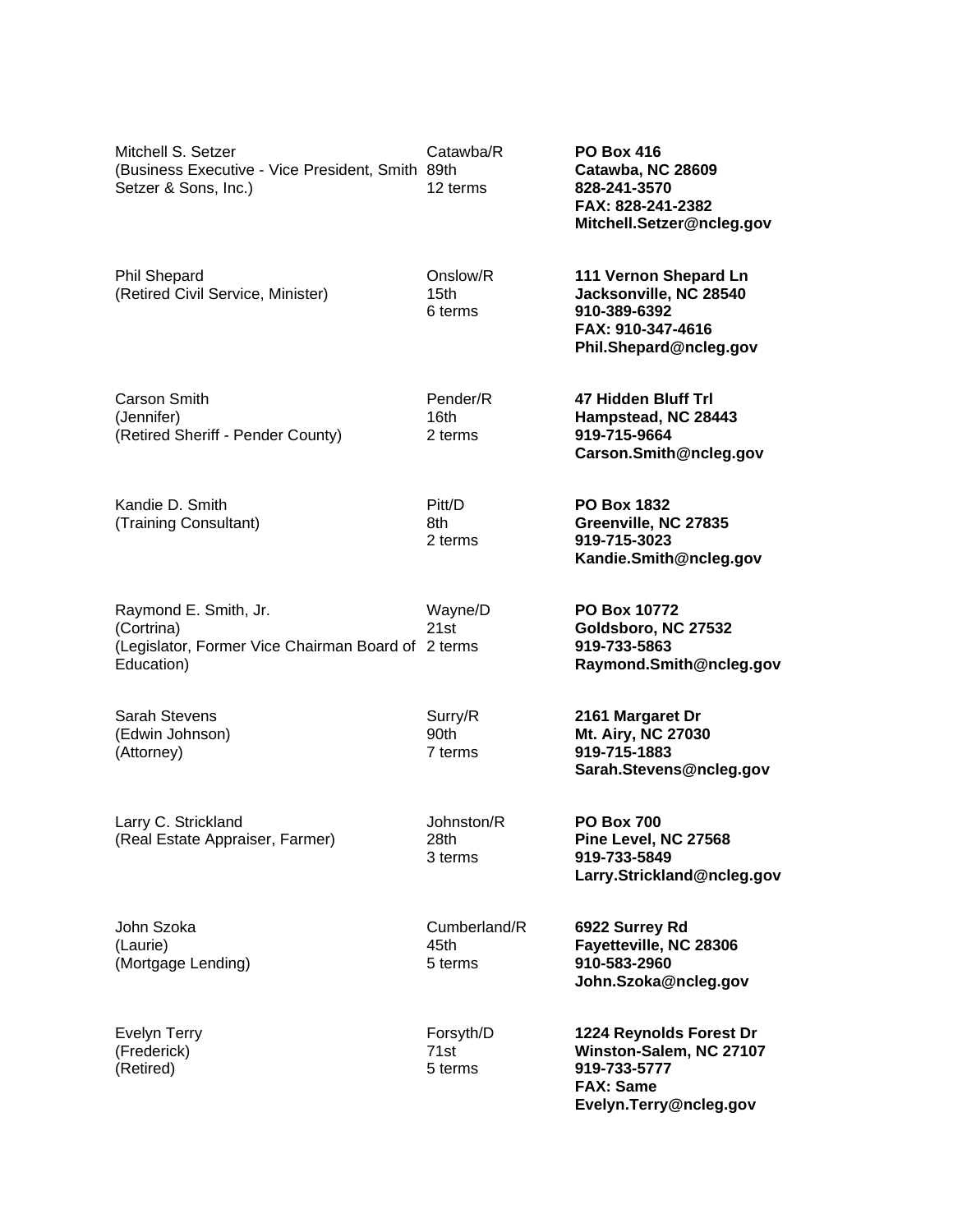| John A. Torbett<br>(Viddia)<br>(Legislator)                       | Gaston/R<br>108th<br>6 terms     | 210 Blueridge Dr<br>Stanley, NC 28164<br>704-263-9282<br>FAX: 704-931-4430<br>John.Torbett@ncleg.gov     |
|-------------------------------------------------------------------|----------------------------------|----------------------------------------------------------------------------------------------------------|
| <b>Brian Turner</b><br>(Katina)<br>(Commercial Real Estate Agent) | Buncombe/D<br>116th<br>4 terms   | <b>10 Cedarcliff Rd</b><br>Asheville, NC 28803<br>919-715-3012<br>Brian.Turner@ncleg.gov                 |
| Steve Tyson<br>(Jana)<br>(Realtor and General Contractor)         | Craven/R<br>3rd<br>1 term        | 300 N Salisbury St, Rm 632<br>Raleigh, NC 27603-5925<br>919-733-5853<br>Steve.Tyson@ncleg.gov            |
| Julie von Haefen<br>(Roger)                                       | Wake/D<br>36th<br>2 terms        | 16 W Jones St, Rm 1311<br>Raleigh, NC 27601-1096<br>919-715-0795<br>Julie.vonHaefen@ncleg.gov            |
| Harry Warren<br>(Human Resource Specialist)                       | Rowan/R<br>76th<br>6 terms       | <b>PO Box 2521</b><br>Salisbury, NC 28144<br>Harry.Warren@ncleg.gov<br>919-733-5784                      |
| Sam Watford<br>(Karen)<br>(Waterline Contractor)                  | Davidson/R<br>80th<br>3 terms    | 16 W Jones St, Rm 2213<br>Raleigh, NC 27601-1096<br>919-715-2526<br>Sam.Watford@ncleg.gov                |
| Diane Wheatley<br>(AI)<br>(Retired)                               | Cumberland/R<br>43rd<br>1 term   | 300 N Salisbury St, Rm 536<br>Raleigh, NC 27603-5925<br>919-733-5959<br>Diane. Wheatley@ncleg.gov        |
| Donna McDowell White<br>(Registered Nurse, Aging Specialist)      | Johnston/R<br>26th<br>3 terms    | <b>PO Box 1351</b><br>Clayton, NC 27528<br>919-889-1239<br>Donna. White@ncleg.gov                        |
| Shelly Willingham<br>(Alethea)<br>(Real Estate Consultant)        | Edgecombe/D<br>23rd<br>4.5 terms | 916 Hill St<br>Rocky Mount, NC 27801<br>252-442-8659<br>FAX: 252-454-0296<br>Shelly.Willingham@ncleg.gov |